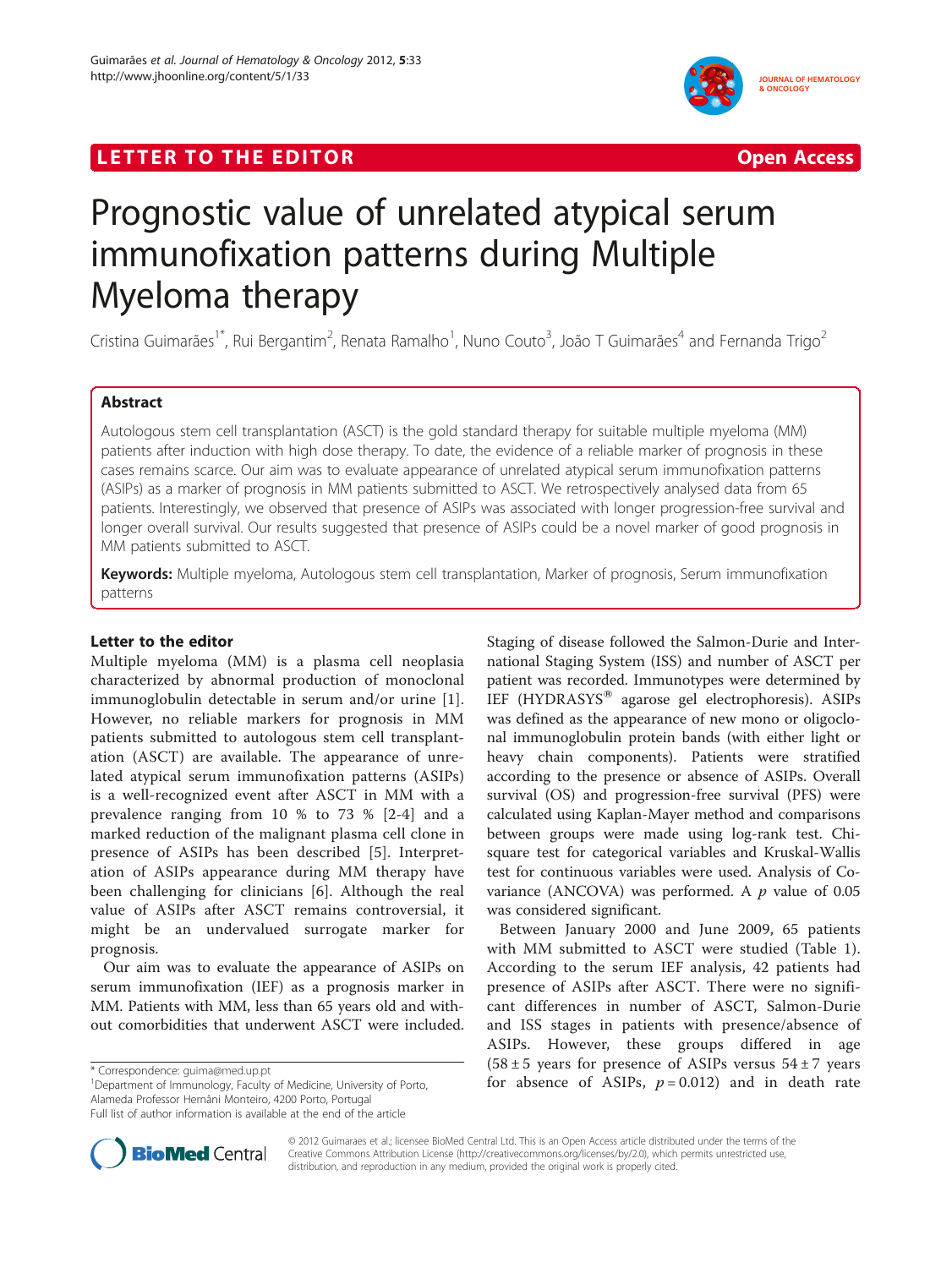| <b>Characteristics</b>       | Presence of<br>$ASIPs(n=42)$ | Absence of<br>$ASIPs(n=23)$ |
|------------------------------|------------------------------|-----------------------------|
| Age at dx (years)            | $58 + 5$                     | $54 \pm 7^a$                |
| <b>ASCT</b>                  |                              |                             |
| 1 ASCT $(n)$<br>$2$ ASCT (n) | 11 (26.2 %)<br>31 (73.8 %)   | 11 (47.8 %)<br>12 (52.2 %)  |
| Salmon-Durie (n)             |                              |                             |
| ΙA                           | 5 (11.9 %)                   | $\Omega$                    |
| <b>IIA</b>                   | 7(16.7%)                     | 5(21.7%)                    |
| <b>IIIA</b>                  | 23 (54.8 %)                  | 13 (56.5 %)                 |
| <b>IIB</b>                   | 2(4.8%)                      | 1(4.3%)                     |
| IIIB                         | 5 (11.9 %)                   | 4 (17.4 %)                  |
| ISS(n)                       |                              |                             |
| I                            | 8 (19.0 %)                   | $3(13.0\%)$                 |
| $\mathbf{I}$                 | 22 (52.4 %)                  | 15 (65.2 %)                 |
| Ш                            | 12 (28.6 %)                  | 5 (21.7 %)                  |
| Relapses (n)                 | 29 (69.0 %)                  | 18 (78.3 %)                 |
| Deaths (n)                   | 13 (31.0 %)                  | 14 (60.9 %) <sup>b</sup>    |

<span id="page-1-0"></span>Table 1 Clinical parameters after ASCT according to presence or absence of ASIPs on serum IEF

DX – Diagnosis, ASCT – Autologous stem cell transplantation, ASIPs – atypical serum immunofixation patterns, ISS – International Staging System.<sup>a</sup>P = 0.012, Kruskal-Wallis test; <sup>b</sup>P = 0.019, chi-square test.

(31.0 % for presence of ASIPs versus 60.9 % for absence of ASIPs,  $p = 0.019$ .

Oligoclonality, as compared to the absence of ASIPs, was associated with a hazard ratio for relapse of 0.49 (95 % CI, 0.26-0.89;  $p = 0.019$ ). Figure 1A shows the PFS in the two groups. Median PFS was 13.1 months (for patients with absence of ASIPs (95 % CI, 6.8-19.4), and 22.6 months for patients with presence of ASIPs (95 % CI, 17.2-27.9;  $p = 0.014$ ). As compared to the absence of ASIPs, the presence of this component in serum IEF was also associated with a hazard ratio for death of 0.33 (95 % CI, 0.15-0.69;  $p = 0.004$ ). Figure 1B shows the OS in these two groups. Median OS was 35.6 months (95 % CI, 23.1-48.1) for patients with absence of ASIPs, and 78.1 months (95 % CI, 61.2-95.1;  $p = 0.002$ ) for patients with presence of ASIPs. When adjusted for age, PFS and OS remained significantly different between the two groups ( $p = 0.009$  and  $p = 0.014$ , General Linear Model approach to ANCOVA). These results points toward the hypothesis that presence of ASIPs may be a protector feature in MM patients submitted to ASCT. This is in concordance with recent results from Wadhera and colleagues [\[7](#page-2-0)].

We concluded that presence of unrelated atypical serum immunofixation patterns could be a possible laboratory marker of good prognosis in MM patients after ACST. Further studies are needed to confirm our results.



survival (B) ( $p = 0.014$  and  $p = 0.002$ ).

#### Abbreviations

MM: Multiple myeloma; ASCT: Autologous stem cell transplantation; IEF: serum immunofixation; ASIPs: atypical serum immunofixation patterns; ISS: International Staging System; OS: overall survival, PFS: Progression-free survival.

#### Competing interest

The authors declare that they have no competing interests.

#### Authors' contributions

CG and RR designed the study; CG, RR and RB interpreted data; GC and RR wrote the manuscript; RB and FT reviewed diagnoses; RR and NC performed the statistical analysis; RB and FT collected data. All authors have read and approved the final manuscript.

#### Acknowledgment

We kindly acknowledge Durval Campos Costa MD PhD for his critical review of the final manuscript.